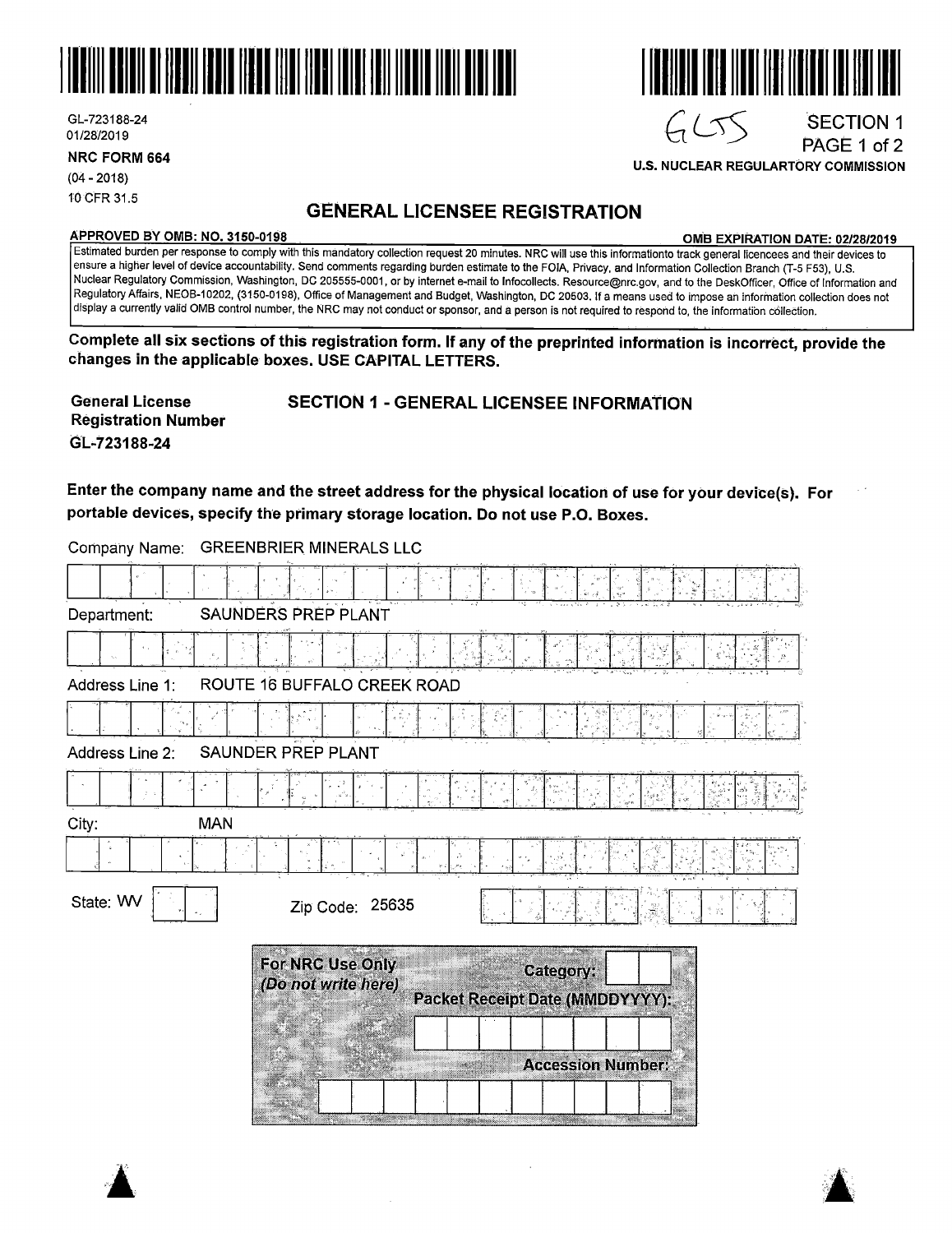

GL-723188-24 01/28/2019



**SECTION 1** PAGE 2 of 2

#### **SECTION 1 - GENERAL LICENSEE INFORMATION (Continued)**

Enter the name, telephone number and title of the person who is the responsible individual for the device(s).

| Last Name: JOB                                                                                                                                                                                                                                                                                                                                              |                                                                                     |
|-------------------------------------------------------------------------------------------------------------------------------------------------------------------------------------------------------------------------------------------------------------------------------------------------------------------------------------------------------------|-------------------------------------------------------------------------------------|
| $\theta_{\rm{c}}$<br>35                                                                                                                                                                                                                                                                                                                                     |                                                                                     |
| First Name: KENNETH                                                                                                                                                                                                                                                                                                                                         | Middle Initial: J                                                                   |
|                                                                                                                                                                                                                                                                                                                                                             |                                                                                     |
| <b>Business Telephone Number:</b><br>(304) 583-5944                                                                                                                                                                                                                                                                                                         | Extension:                                                                          |
| Title:<br><b>CURRENT SAFETY OFFICER</b>                                                                                                                                                                                                                                                                                                                     |                                                                                     |
|                                                                                                                                                                                                                                                                                                                                                             |                                                                                     |
|                                                                                                                                                                                                                                                                                                                                                             |                                                                                     |
| Enter the mailing address where correspondence regarding your device(s) should be sent.                                                                                                                                                                                                                                                                     |                                                                                     |
| Department:<br><b>GREENBRIER MINERALS</b>                                                                                                                                                                                                                                                                                                                   |                                                                                     |
|                                                                                                                                                                                                                                                                                                                                                             |                                                                                     |
| Address Line 1:<br>P.O. BOX 446                                                                                                                                                                                                                                                                                                                             |                                                                                     |
|                                                                                                                                                                                                                                                                                                                                                             |                                                                                     |
| Address Line 2:                                                                                                                                                                                                                                                                                                                                             |                                                                                     |
| فليبد                                                                                                                                                                                                                                                                                                                                                       |                                                                                     |
| City:<br><b>MAN</b>                                                                                                                                                                                                                                                                                                                                         |                                                                                     |
|                                                                                                                                                                                                                                                                                                                                                             |                                                                                     |
| <b>Fall</b><br>State: WV<br>Zip Code: 25635                                                                                                                                                                                                                                                                                                                 | 색<br>l via<br>$\mathcal{R}^{\mathcal{C}}_{\mathcal{C}}$                             |
| $\frac{1}{2} \sum_{i=1}^n \frac{1}{2} \sum_{j=1}^n \frac{1}{2} \sum_{j=1}^n \frac{1}{2} \sum_{j=1}^n \frac{1}{2} \sum_{j=1}^n \frac{1}{2} \sum_{j=1}^n \frac{1}{2} \sum_{j=1}^n \frac{1}{2} \sum_{j=1}^n \frac{1}{2} \sum_{j=1}^n \frac{1}{2} \sum_{j=1}^n \frac{1}{2} \sum_{j=1}^n \frac{1}{2} \sum_{j=1}^n \frac{1}{2} \sum_{j=1}^n \frac{1}{2} \sum_{j=$ |                                                                                     |
|                                                                                                                                                                                                                                                                                                                                                             | $\mathcal{L}^{\text{max}}_{\text{max}}$ and $\mathcal{L}^{\text{max}}_{\text{max}}$ |
|                                                                                                                                                                                                                                                                                                                                                             |                                                                                     |



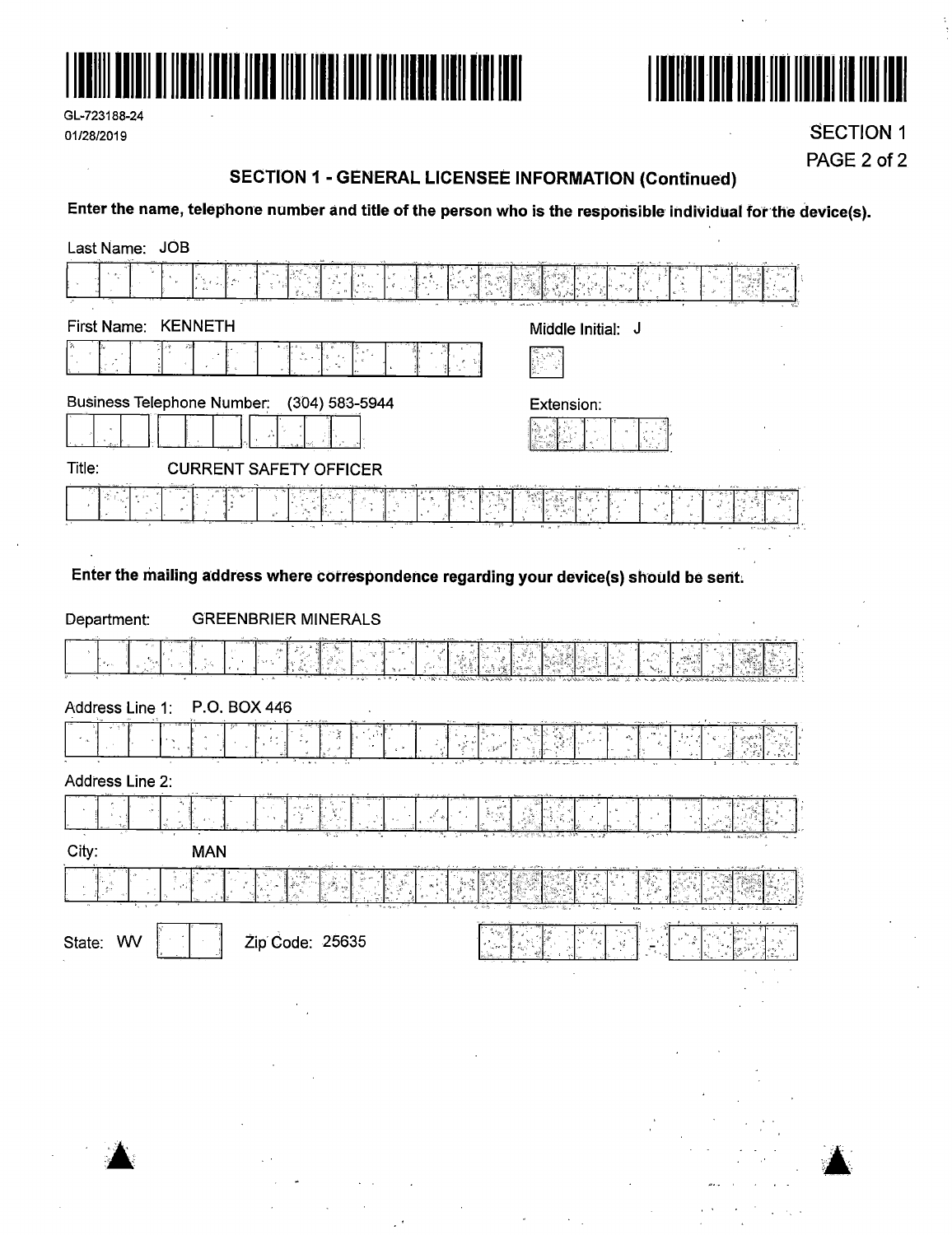| GL-723188-24<br>01/28/2019                      | <b>SECTION 2 - DEVICES SUBJECT TO REGISTRATION</b><br>Our records indicate that you have these devices. Please updtae the information as necessary. | <b>SÉCTION 2</b><br>PAGE 1 of 4   |
|-------------------------------------------------|-----------------------------------------------------------------------------------------------------------------------------------------------------|-----------------------------------|
| <b>NRC Device Key</b><br>788308                 | (Internal Control Number)                                                                                                                           |                                   |
| Distributor/Dustributed By:                     | Thermo Process Instruments, L.P                                                                                                                     |                                   |
|                                                 |                                                                                                                                                     |                                   |
| Distributor License Number:<br>L03524           |                                                                                                                                                     |                                   |
|                                                 |                                                                                                                                                     |                                   |
| Manufacturer name:<br><b>THERMO MEASURETECH</b> |                                                                                                                                                     |                                   |
| ه تو                                            |                                                                                                                                                     |                                   |
| Device Model (Not Source Model): 5201           |                                                                                                                                                     |                                   |
|                                                 |                                                                                                                                                     |                                   |
| Device Serial Number:<br>B4737-1                |                                                                                                                                                     |                                   |
| Y                                               |                                                                                                                                                     |                                   |
| <b>Transfer Date:</b><br>09/26/2008             |                                                                                                                                                     |                                   |
|                                                 | complete Section 4.)                                                                                                                                | Not in possession of device (Also |
| <b>MM</b><br><b>YYYY</b><br><b>DD</b>           |                                                                                                                                                     |                                   |
| Isotope (e.g. AM241)                            | Activity (e.g. 1005)                                                                                                                                | Unit (e.g. mCi)                   |
| $\mathbf{1}$<br>CS137                           | $\mathcal{P}=\mathcal{P}$<br>50                                                                                                                     | mCi                               |
|                                                 |                                                                                                                                                     |                                   |
| $\overline{2}$                                  |                                                                                                                                                     |                                   |
| 3                                               |                                                                                                                                                     |                                   |
|                                                 | $\tilde{\mathbf{x}}$                                                                                                                                |                                   |
| 4                                               |                                                                                                                                                     |                                   |
| 5                                               |                                                                                                                                                     |                                   |
|                                                 |                                                                                                                                                     |                                   |
| 6                                               |                                                                                                                                                     |                                   |
|                                                 | $\mathbf{G}_k$                                                                                                                                      |                                   |



 $\mathcal{L}(\mathcal{A})$  .  $\mathcal{A}=\mathcal{A}$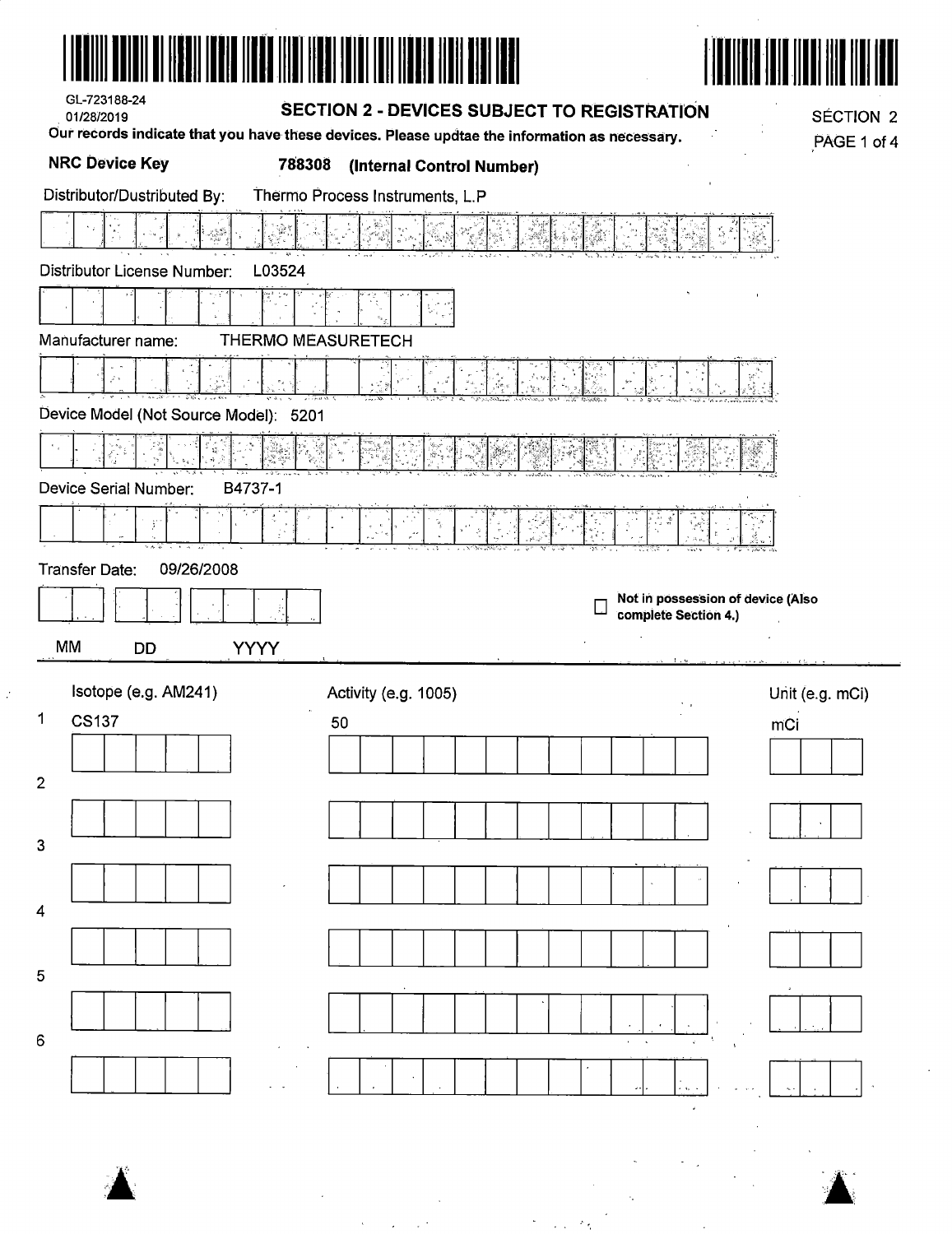|                                       |                   | Our records indicate that you have these devices. Please updtae the information as necessary. |                      | PAGE 2 of 4                       |
|---------------------------------------|-------------------|-----------------------------------------------------------------------------------------------|----------------------|-----------------------------------|
| <b>NRC Device Key</b>                 | 788309            | (Internal Control Number)                                                                     |                      |                                   |
| Distributor/Dustributed By:           |                   | Thermo Process Instruments, L.P                                                               |                      |                                   |
| Ъv.                                   | inter e<br>Lingvi |                                                                                               |                      |                                   |
| <b>Distributor License Number:</b>    | L03524            |                                                                                               |                      |                                   |
|                                       |                   | r i 9<br>سمي وية                                                                              |                      |                                   |
| Manufacturer name:                    |                   | <b>THERMO MEASURETECH</b>                                                                     |                      |                                   |
|                                       |                   |                                                                                               |                      |                                   |
| Device Model (Not Source Model): 5201 |                   |                                                                                               |                      |                                   |
| 筏                                     |                   |                                                                                               |                      |                                   |
| Device Serial Number:<br>B5069        |                   |                                                                                               |                      |                                   |
|                                       |                   |                                                                                               |                      |                                   |
| 09/26/2008<br>Transfer Date:          |                   |                                                                                               |                      |                                   |
|                                       |                   |                                                                                               |                      |                                   |
|                                       |                   |                                                                                               |                      |                                   |
|                                       |                   |                                                                                               | complete Section 4.) | Not in possession of device (Also |
| MM<br><b>DD</b>                       | <b>YYYY</b>       |                                                                                               |                      |                                   |
| Isotope (e.g. AM241)                  |                   | Activity (e.g. 1005)                                                                          |                      | Unit (e.g. mCi)                   |
| <b>CS137</b>                          |                   | 100                                                                                           |                      | mCi                               |
| 1                                     |                   |                                                                                               |                      |                                   |
|                                       |                   |                                                                                               |                      |                                   |
|                                       |                   |                                                                                               |                      |                                   |
| $\overline{2}$<br>$\mathbf{3}$        |                   |                                                                                               |                      |                                   |
|                                       |                   |                                                                                               |                      |                                   |
|                                       |                   |                                                                                               |                      |                                   |
| $\overline{4}$<br>$\overline{5}$      |                   |                                                                                               |                      |                                   |
|                                       |                   |                                                                                               |                      |                                   |
| 6                                     |                   |                                                                                               |                      |                                   |
|                                       |                   |                                                                                               |                      |                                   |

 $\overline{\phantom{a}}$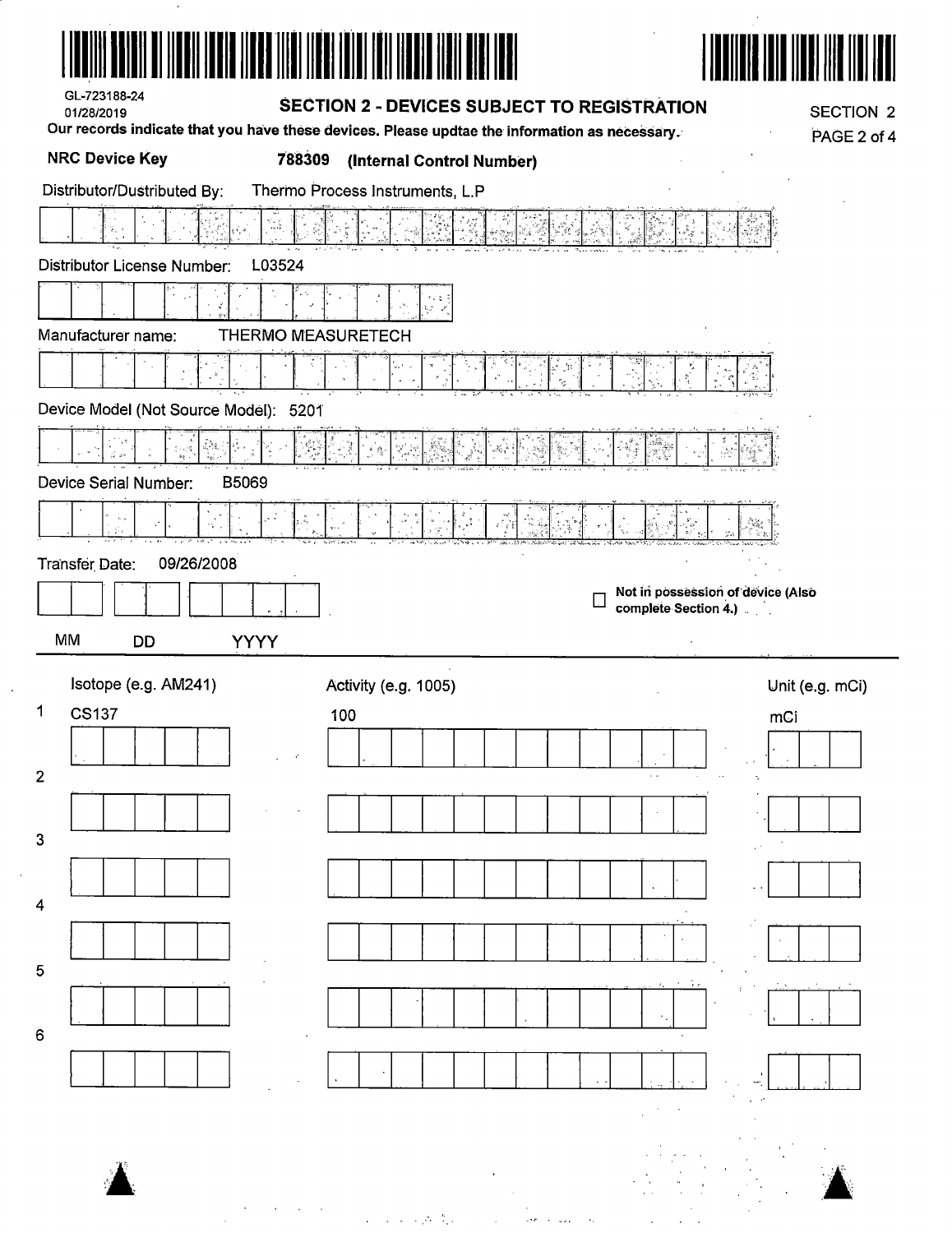| GL-723188-24<br>01/28/2019            | <b>SECTION 2 - DEVICES SUBJECT TO REGISTRATION</b>                                                                         | <b>SECTION 2</b> |
|---------------------------------------|----------------------------------------------------------------------------------------------------------------------------|------------------|
| <b>NRC Device Key</b><br>788310       | Our records indicate that you have these devices. Please updtae the information as necessary.<br>(Internal Control Number) | PAGE 3 of 4      |
| Distributor/Dustributed By:           | Thermo Process Instruments, L.P                                                                                            |                  |
|                                       |                                                                                                                            |                  |
| Distributor License Number:<br>L03524 |                                                                                                                            |                  |
|                                       | T.                                                                                                                         |                  |
| Manufacturer name:                    | <b>THERMO MEASURETECH</b>                                                                                                  |                  |
| $\gamma\phi=\gamma^*$                 |                                                                                                                            |                  |
| Device Model (Not Source Model): 5201 |                                                                                                                            |                  |
|                                       | ś,                                                                                                                         |                  |
| B5070<br>Device Serial Number:        |                                                                                                                            |                  |
| न में<br>पर्य<br>$\mathcal{A}_2$      |                                                                                                                            |                  |
| 09/26/2008<br>Transfer Date:          |                                                                                                                            |                  |
|                                       | Not in possession of device (Also<br>complete Section 4.)                                                                  |                  |
| <b>MM</b><br><b>YYYY</b><br><b>DD</b> |                                                                                                                            |                  |
|                                       |                                                                                                                            |                  |
| Isotope (e.g. AM241)                  | Activity (e.g. 1005)                                                                                                       |                  |
| $\mathbf 1$<br><b>CS137</b>           | Unit (e.g. mCi)<br>100<br>mCi                                                                                              |                  |
|                                       |                                                                                                                            |                  |
| $\overline{\mathbf{c}}$               |                                                                                                                            |                  |
| 3                                     |                                                                                                                            |                  |
|                                       |                                                                                                                            |                  |
| 4                                     |                                                                                                                            |                  |
|                                       |                                                                                                                            |                  |
| 5                                     |                                                                                                                            |                  |
|                                       |                                                                                                                            |                  |
| 6                                     |                                                                                                                            |                  |
|                                       |                                                                                                                            |                  |
|                                       |                                                                                                                            |                  |
|                                       |                                                                                                                            |                  |

 $\frac{1}{\sqrt{2}}$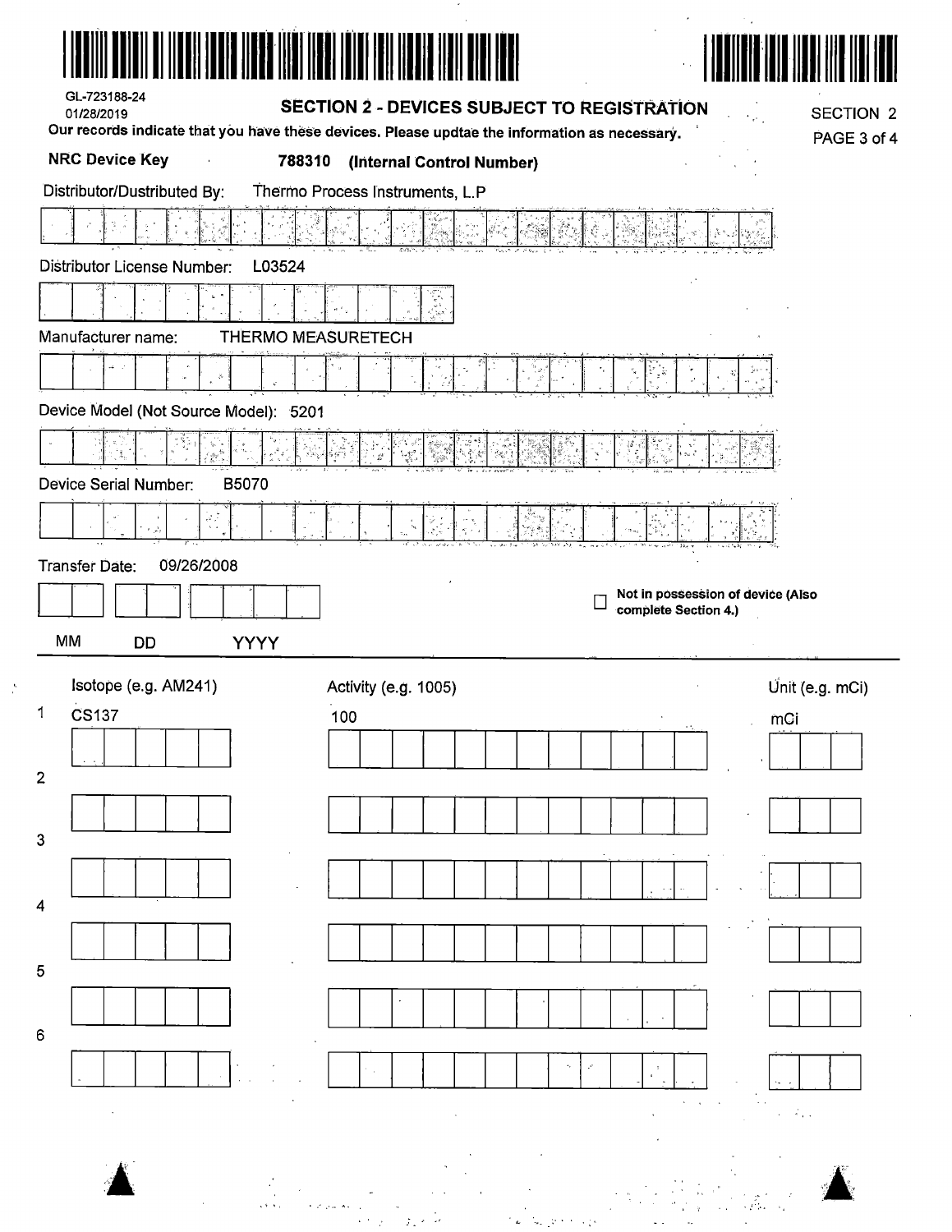|--|--|--|--|



| GL-723188-24 |  |
|--------------|--|
| 01/28/2019   |  |

 $\ddot{\phantom{0}}$  $\bar{\bar{z}}$ 

### **SECTION 2 - DEVICES SUBJECT TO REGISTRATION**

Our records indicate that you have these devices. Please undtae the information as necessary

**SECTION 2**  $P = 4 of 4$ 

| <b>NRC Device Key</b><br>823504          | serve malbale that you have these devices. I lease updite the implification as helessary.<br>(Internal Control Number) | PAGE 4 of       |
|------------------------------------------|------------------------------------------------------------------------------------------------------------------------|-----------------|
| Distributor/Dustributed By:              | Thermo Process Instruments, L.P                                                                                        |                 |
|                                          | $\mathbb{S}_{\mathbb{Z}_{\geq 0}}$                                                                                     |                 |
| Distributor License Number:<br>L03524    |                                                                                                                        |                 |
|                                          |                                                                                                                        |                 |
| Manufacturer name:<br>THERMO MEASURETECH |                                                                                                                        |                 |
|                                          |                                                                                                                        |                 |
| Device Model (Not Source Model): 5201    |                                                                                                                        |                 |
|                                          |                                                                                                                        |                 |
| o P<br>Device Serial Number:             | $\frac{1}{2}$                                                                                                          |                 |
| B5756                                    |                                                                                                                        |                 |
| $\mathbb{I}_4$                           | $\mathbf{G}$                                                                                                           |                 |
| Transfer Date:<br>06/04/2012             |                                                                                                                        |                 |
|                                          | Not in possession of device (Also<br>complete Section 4.)                                                              |                 |
| MM<br><b>YYYY</b><br><b>DD</b>           |                                                                                                                        |                 |
| Isotope (e.g. AM241)                     | Activity (e.g. 1005)                                                                                                   | Unit (e.g. mCi) |
| 1<br><b>CS137</b>                        | 20                                                                                                                     | mCi             |
|                                          |                                                                                                                        |                 |
| $\overline{2}$                           |                                                                                                                        |                 |
|                                          |                                                                                                                        |                 |
| 3                                        |                                                                                                                        |                 |
|                                          |                                                                                                                        |                 |
| 4                                        |                                                                                                                        |                 |
| 5                                        |                                                                                                                        |                 |
|                                          |                                                                                                                        |                 |
| 6                                        |                                                                                                                        |                 |
|                                          |                                                                                                                        |                 |

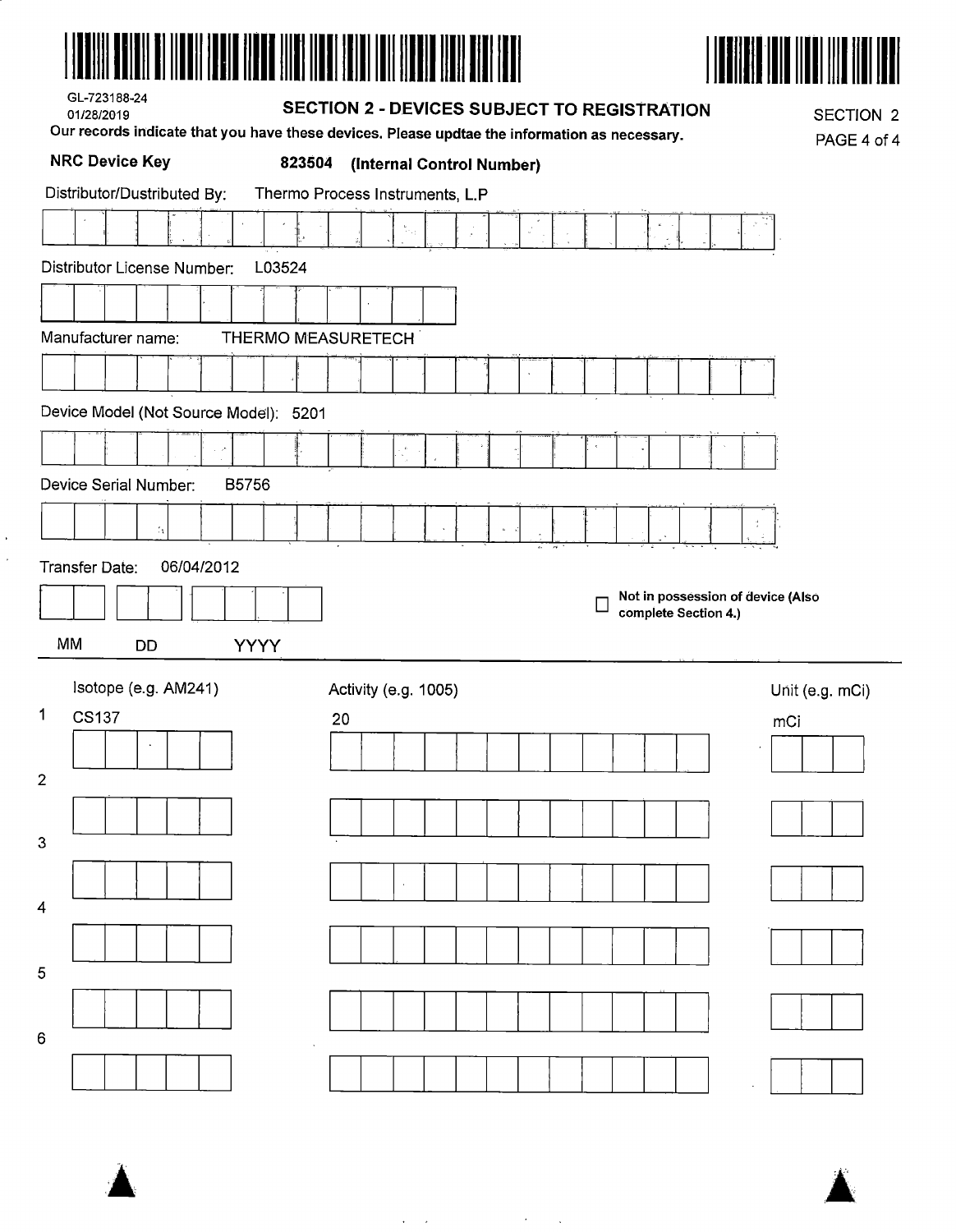



| GL-723188-24 |
|--------------|
| 01/28/2019   |

 $\ddot{\phantom{a}}$ 

#### **SECTION 3 - ADDITIONAL DEVICES SUBJECT TO REGISTRATION**

**SECTION 3** 

|                                              | Provide information about other devices you have that are subject to registration. Do not report specifically licensed devices. |  |   |                                              |  |                     |  |  |                   |    |           |  | PAGE 1 of 1 |                 |
|----------------------------------------------|---------------------------------------------------------------------------------------------------------------------------------|--|---|----------------------------------------------|--|---------------------|--|--|-------------------|----|-----------|--|-------------|-----------------|
| <b>Manufacturer Name</b>                     |                                                                                                                                 |  |   |                                              |  |                     |  |  |                   |    |           |  |             |                 |
|                                              |                                                                                                                                 |  |   |                                              |  |                     |  |  |                   |    |           |  |             |                 |
| <b>Initial Transferor Name</b>               |                                                                                                                                 |  |   |                                              |  |                     |  |  |                   |    |           |  |             |                 |
|                                              |                                                                                                                                 |  |   |                                              |  |                     |  |  |                   |    |           |  |             |                 |
| Initial Transferor License Number (if known) |                                                                                                                                 |  |   |                                              |  |                     |  |  |                   |    |           |  |             |                 |
|                                              |                                                                                                                                 |  |   |                                              |  |                     |  |  |                   |    |           |  |             |                 |
| Device Model Number (Not Source Model)       |                                                                                                                                 |  |   |                                              |  |                     |  |  |                   |    |           |  |             |                 |
|                                              |                                                                                                                                 |  |   |                                              |  |                     |  |  |                   |    |           |  |             |                 |
| Device Serial Number                         |                                                                                                                                 |  |   |                                              |  |                     |  |  |                   |    |           |  |             |                 |
|                                              |                                                                                                                                 |  |   |                                              |  |                     |  |  |                   |    |           |  |             |                 |
| How acquired and date (e.g.,                 |                                                                                                                                 |  | O | Manufacturer/Initial Transferor listed above |  |                     |  |  |                   |    |           |  |             |                 |
| from a distributor/manufacturer, O           |                                                                                                                                 |  |   | Other General Licensee                       |  |                     |  |  | Date Transferred: |    |           |  |             |                 |
| other licensee, other source)?               |                                                                                                                                 |  | O | <b>Other Sources</b>                         |  |                     |  |  |                   | MM | <b>DD</b> |  | <b>YYYY</b> |                 |
|                                              | Isotope (e.g. AM241)                                                                                                            |  |   |                                              |  | Activity (e.g. 100) |  |  |                   |    |           |  |             | Unit (e.g. mCi) |
| 1.                                           |                                                                                                                                 |  |   |                                              |  |                     |  |  |                   |    |           |  |             |                 |
| 2.                                           |                                                                                                                                 |  |   |                                              |  |                     |  |  |                   |    |           |  |             |                 |
|                                              |                                                                                                                                 |  |   |                                              |  |                     |  |  |                   |    |           |  |             |                 |
| 3.                                           |                                                                                                                                 |  |   |                                              |  |                     |  |  |                   |    |           |  |             |                 |
| 4.                                           |                                                                                                                                 |  |   |                                              |  |                     |  |  |                   |    |           |  |             |                 |
| 5.                                           |                                                                                                                                 |  |   |                                              |  |                     |  |  |                   |    |           |  |             |                 |
| 6.                                           |                                                                                                                                 |  |   |                                              |  |                     |  |  |                   |    |           |  |             |                 |
|                                              |                                                                                                                                 |  |   |                                              |  |                     |  |  |                   |    |           |  |             |                 |
| 7.                                           |                                                                                                                                 |  |   |                                              |  |                     |  |  |                   |    |           |  |             |                 |
| 8.                                           |                                                                                                                                 |  |   |                                              |  |                     |  |  |                   |    |           |  |             |                 |
| 9.                                           |                                                                                                                                 |  |   |                                              |  |                     |  |  |                   |    |           |  |             |                 |
|                                              |                                                                                                                                 |  |   |                                              |  |                     |  |  |                   |    |           |  |             |                 |
| 10.                                          |                                                                                                                                 |  |   |                                              |  |                     |  |  |                   |    |           |  |             |                 |
|                                              |                                                                                                                                 |  |   |                                              |  |                     |  |  |                   |    |           |  |             |                 |

 $\mathcal{L}_{\text{c}} \leftarrow \mathcal{L}_{\text{c}}$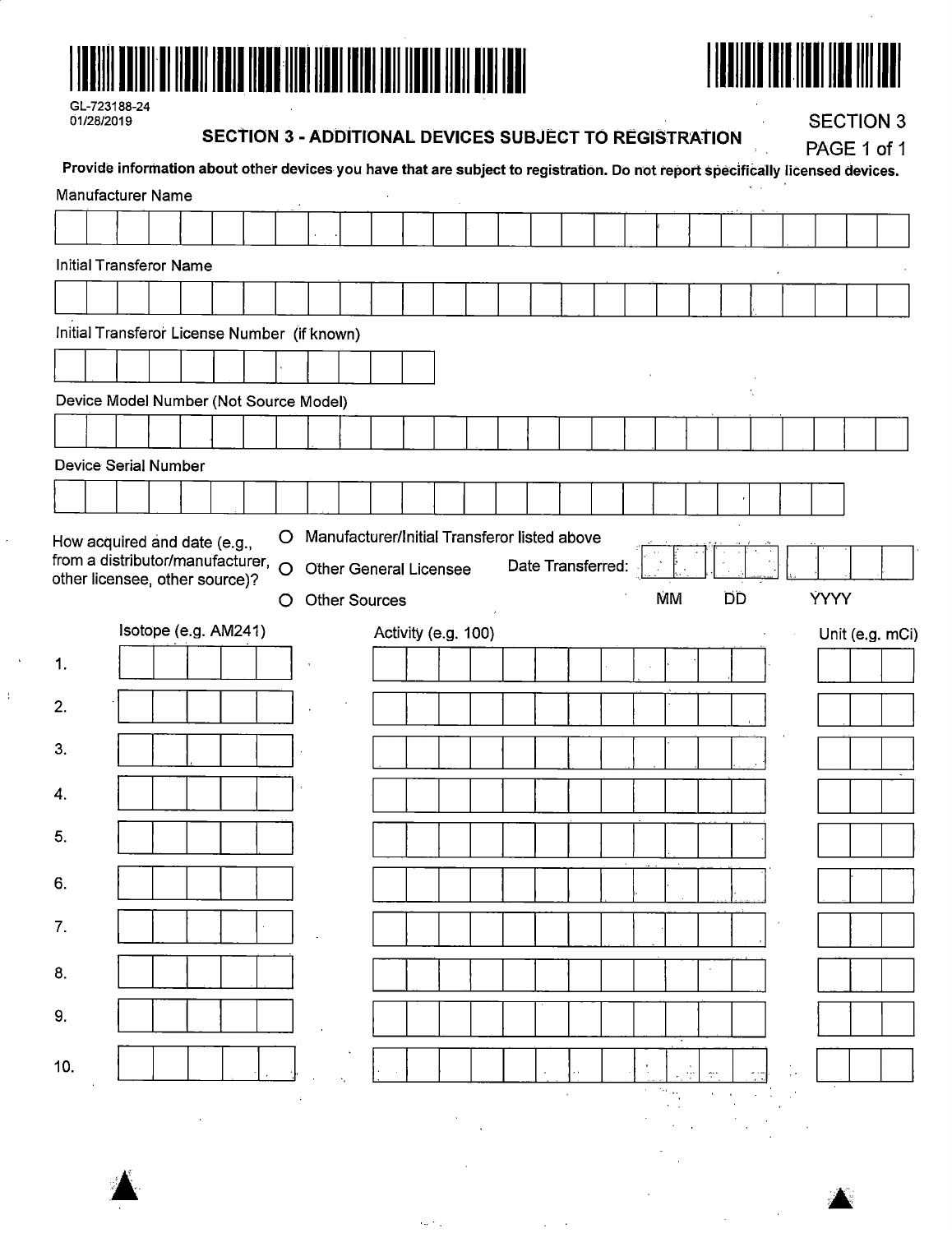

 $\epsilon_{\rm{max}}$ 

 $\hat{\zeta}$ 

 $\ddot{\psi}$ 

| 01/28/2019                               |                                                                                                                                                        | SECTION 4 - NOT IN POSSESSION OF DEVICE                                                                                                                | <b>SECTION 4</b> |
|------------------------------------------|--------------------------------------------------------------------------------------------------------------------------------------------------------|--------------------------------------------------------------------------------------------------------------------------------------------------------|------------------|
|                                          | Provide information about devices listed in Section 2 or 6, but no longer in your possession.                                                          |                                                                                                                                                        | PAGE 1 of 1      |
| Part 1                                   |                                                                                                                                                        | Transfer Date:                                                                                                                                         |                  |
| NRC Device Key:<br>(from Section 2 or 6) |                                                                                                                                                        |                                                                                                                                                        |                  |
| Location of the Device:                  |                                                                                                                                                        | MM<br><b>DD</b>                                                                                                                                        | <b>YYYY</b>      |
| $\bigcirc$                               | O Whereabouts Unknown (Complete Part 1 only)<br>O Never Possessed the Device (Complete Part 1 only)<br>Returned to Manufacturer (Complete Part 1 only) | O Transferred to another general licensee (Complete Parts 2 and 3)<br>O Transferred to a Specific Licensee (Not the manufacturer)<br>(Complete Part 2) |                  |
| Part 2                                   | License Number of Recipient (if transferred to a specific licensee):                                                                                   |                                                                                                                                                        |                  |
| په د                                     |                                                                                                                                                        |                                                                                                                                                        |                  |
| Company Name:                            |                                                                                                                                                        |                                                                                                                                                        |                  |
|                                          |                                                                                                                                                        |                                                                                                                                                        |                  |
| Department:                              |                                                                                                                                                        |                                                                                                                                                        |                  |
|                                          |                                                                                                                                                        |                                                                                                                                                        |                  |
| Address Line 1:                          |                                                                                                                                                        |                                                                                                                                                        | уý.              |
|                                          |                                                                                                                                                        |                                                                                                                                                        |                  |
| Address Line 2:                          |                                                                                                                                                        |                                                                                                                                                        |                  |
|                                          |                                                                                                                                                        |                                                                                                                                                        |                  |
| City:                                    |                                                                                                                                                        |                                                                                                                                                        |                  |
|                                          |                                                                                                                                                        |                                                                                                                                                        |                  |
| State:                                   | Zip Code:<br>$\gamma_{\rm p}$<br>$\mathcal{G}^{\mathcal{G}}_{\mathcal{A}}$                                                                             | 7. july<br>$\theta_{\rm c}$ .                                                                                                                          |                  |
| Part 3                                   | Enter the name of the individual responsibe for this device:                                                                                           |                                                                                                                                                        |                  |
| Last name:                               |                                                                                                                                                        |                                                                                                                                                        |                  |
|                                          |                                                                                                                                                        |                                                                                                                                                        |                  |
| First name:                              |                                                                                                                                                        |                                                                                                                                                        | Middle Initial:  |
|                                          | 23                                                                                                                                                     |                                                                                                                                                        |                  |
| <b>Business Telephone</b><br>Nümber:     |                                                                                                                                                        | Extension:                                                                                                                                             |                  |
| Title:                                   |                                                                                                                                                        |                                                                                                                                                        |                  |
|                                          |                                                                                                                                                        |                                                                                                                                                        |                  |
|                                          |                                                                                                                                                        |                                                                                                                                                        |                  |
|                                          |                                                                                                                                                        |                                                                                                                                                        |                  |
|                                          |                                                                                                                                                        |                                                                                                                                                        |                  |
|                                          |                                                                                                                                                        |                                                                                                                                                        |                  |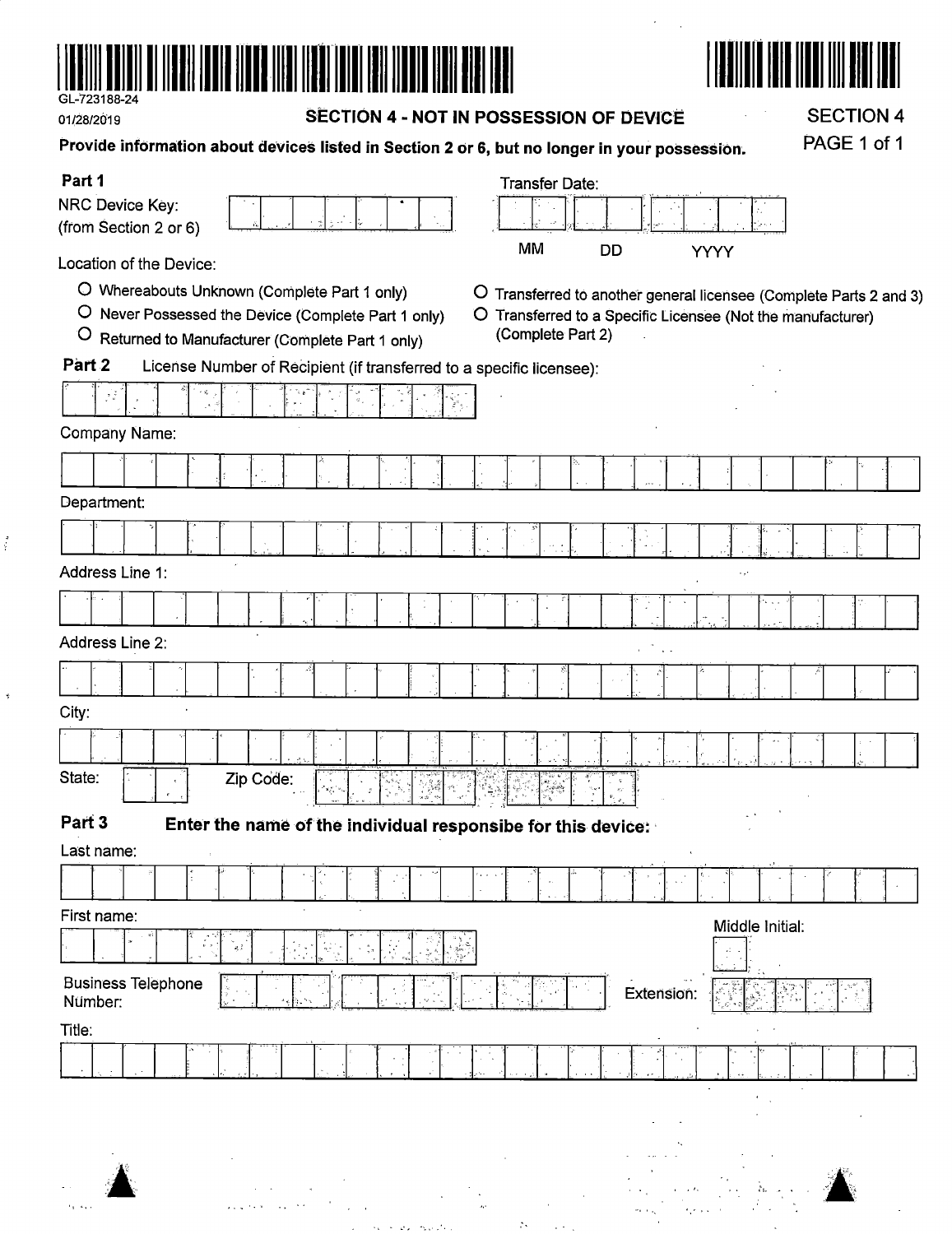



GL-723188-24 01/28/2019

#### **SECTION 5** - **CERTIFICATION**

SECTION 5 PAGE 1 of 1

I hereby certify that:

- A. All information contained in this registration is true and complete to the best of my knowledge and belief.
- B. A physical inventory of the devices subject to registration has been completed, and the device information on this form has been checked against the device labeling.
- C. I am aware of the requirements of the general license, provided in 10 CFR 31.5. (Copied of applicable regulations may be viewed at the NRC website at:

http://www.nrc.gov/reading-rm/doc-collections/cfr)

*l~ ?l;/;\_g* 

**SIGNATURE** - **RESPONSIBLE INDIVIDUAL (Listed in Section 1) DATE** 

**WARNING:** FALSE STATEMENTS MAY BE SUBJECT TO CIVILAND/OR CRIMINAL PENALTIES. NRC REGULATIONS REQUIRE THAT SUBMISSIONS TO THE NRC BE COMPLETE AND ACCURATE IN ALL MATERIAL ASPECTS. 10 U.S.C SECTION 1001 MAKES IT A CRIMINAL OFFENSE TO MAKEAWILLFULLY WRONG STATEMENT OR REPRESENTATION TO ANY DEPARTMENT OR AGENCY OF THE UNITED STATES AS TO ANY MATTER IN ITS JURISDICTION.